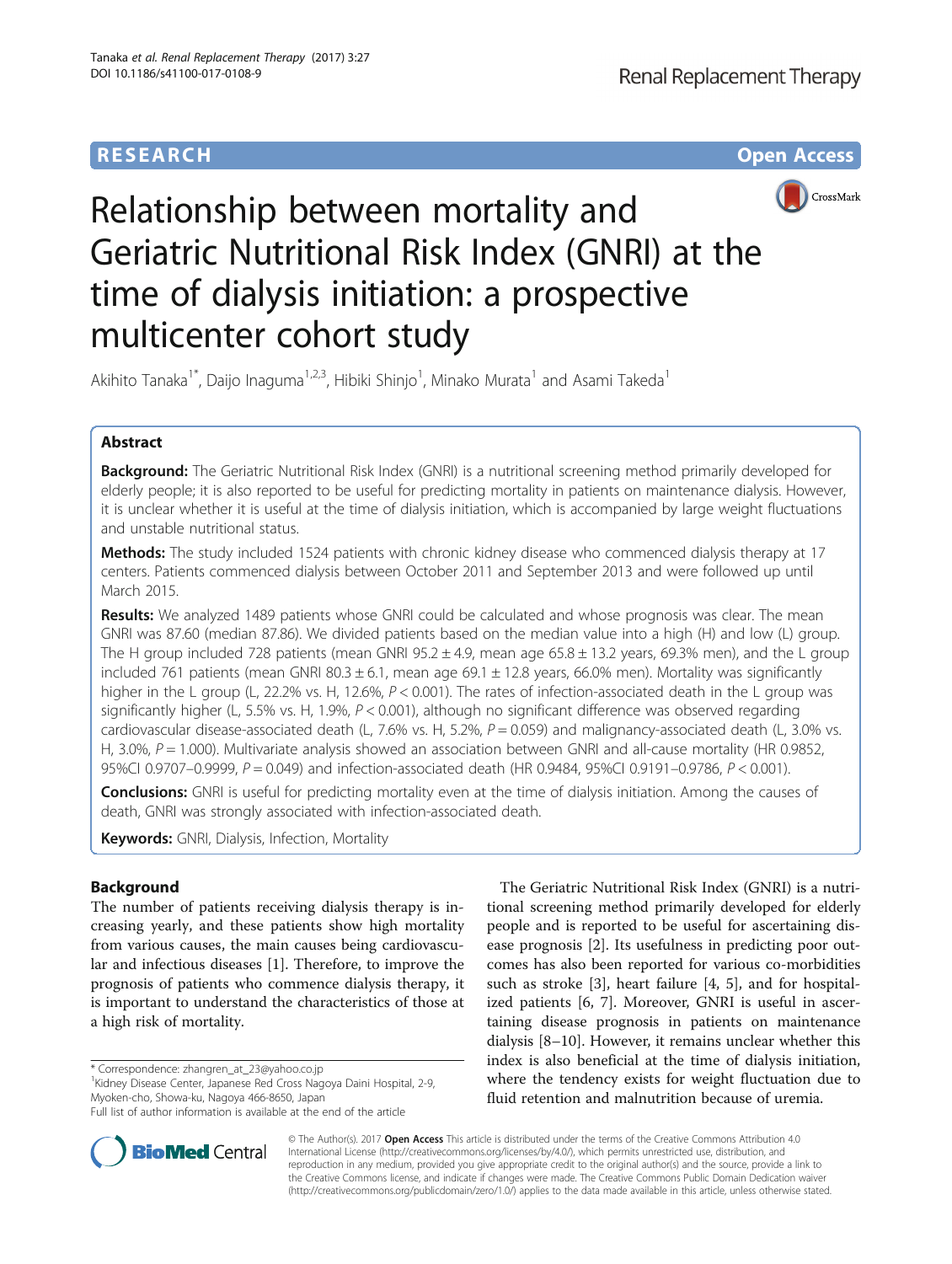## Methods

## Patients and data collection

Data from the Aichi Cohort Study of Prognosis in Patients Newly Initiated into Dialysis [[11, 12](#page-6-0)] were used in this prospective multicenter study. Patients who commenced dialysis between October 2011 and September 2013 at 17 Japanese institutions were included. This study was approved by the Ethics Committee of the Institutional Review Board of Nagoya Daini Red Cross Hospital (No. IRB20110823-3), and all patients provided written informed consent. Patients who were not discharged and died in the hospital were excluded (Fig. 1). Data regarding patient background, medical history, co-morbidities, medications, and laboratory data during the period of dialysis initiation were collected. Serologic data were obtained at the first dialysis session and just before dialysis initiation. Patients were followed until the end of March 2015.

### Method for calculating GNRI

Ideal body weight (IBW) was calculated from height, and GNRI was calculated using IBW, albumin (ALB) level, and body weight (BW).

 $IBW = Height \times Height \times 22$  $GNRI = 14.89 \times ALB (g/dL) + 41.7 \times (BW/IBW)$ (If BW  $>$  IBW, we set BW/IBW  $= 1$ )

## **Mortality**

Patients were divided into two groups—high and low levels of GNRI—and outcomes and hazard ratios (HRs) were compared between groups. The primary endpoint was mortality. Causes of death were ascertained. The incidence of death was investigated via survey slips sent to the dialysis facilities at the end of March 2015.

## **Statistics**

Baseline characteristics were descriptively presented and were tested using Student's t test or chi squared test. Survival was represented graphically using the Kaplan-Meier method and analyzed using univariate and multivariate Cox regression. HRs were represented graphically using forest plots. Receiver operative characteristic (ROC) curves were used to evaluate the value of GNRI that could detect various causes of death. P values of <0.05 were considered significant.

## Results

## Baseline characteristics

We analyzed 1489 patients whose GNRI could be calculated and whose prognosis was clear. Table [1](#page-2-0) shows baseline characteristics of patients based on GNRI. The

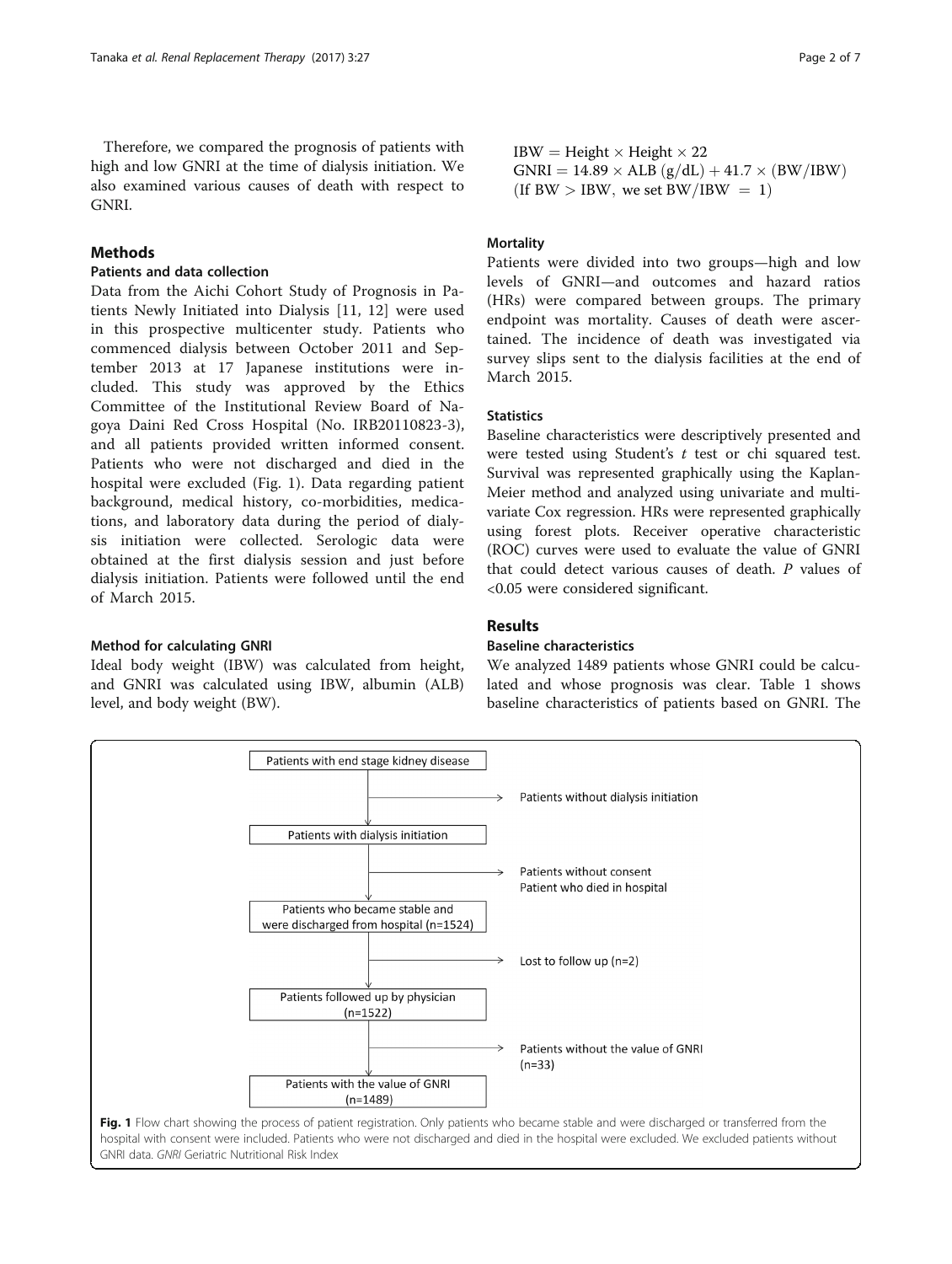<span id="page-2-0"></span>Table 1 Baseline characteristics of patients in two groups divided by GNRI

| Parameter                     | High group $(n=$<br>728) | Low group $(n =$<br>761) | P<br>value |
|-------------------------------|--------------------------|--------------------------|------------|
| Male (%)                      | 69.4                     | 66.0                     | 0.1607     |
| Age (years)                   | $65.8 \pm 13.2$          | $69.1 \pm 12.8$          | < 0.001    |
| Height (cm)                   | $160.1 \pm 9.2$          | $158.8 \pm 9.7$          | 0.0059     |
| Body weight (kg)              | $62.0 \pm 13.1$          | $58.2 \pm 14.1$          | < 0.001    |
| BMI (kg/cm2)                  | $24.0 \pm 4.0$           | $22.9 \pm 4.5$           | < 0.001    |
| <b>GNRI</b>                   | $95.2 \pm 4.9$           | $80.3 \pm 6.1$           | < 0.001    |
| UFV(L)                        | $0.801 \pm 0.827$        | $0.967 \pm 0.919$        | < 0.001    |
| ACEi or ARB (%)               | 64.0                     | 57.4                     | 0.0093     |
| $\beta$ blocker (%)           | 36.7                     | 33.2                     | 0.1652     |
| Statin (%)                    | 39.7                     | 40.5                     | 0.7603     |
| VDRA (%)                      | 32.6                     | 22.9                     | < 0.001    |
| ESA (%)                       | 88.9                     | 84.1                     | 0.0072     |
| Diabetes (%)                  | 44.5                     | 57.6                     | < 0.001    |
| History of CAD (%)            | 14.7                     | 18.8                     | 0.0347     |
| History of PCI (%)            | 9.5                      | 10.9                     | 0.3627     |
| History of CABG (%)           | 3.7                      | 4.6                      | 0.3899     |
| History of HF Ad (%)          | 16.6                     | 24.3                     | 0.0002     |
| History of CI (%)             | 12.6                     | 14.6                     | 0.2733     |
| History of ICH (%)            | 3.2                      | 2.6                      | 0.5406     |
| History of AD (%)             | 5.1                      | 6.0                      | 0.4185     |
| History of PAD, F2<br>$(\% )$ | 3.6                      | 5.7                      | 0.0564     |
| Amputation (%)                | 1.0                      | 2.1                      | 0.0743     |
| CVD (%)                       | 40.1                     | 49.5                     | 0.0003     |
| Comorbid MI (%)               | 4.0                      | 7.2                      | 0.0067     |
| Comorbid HF (%)               | 18.3                     | 31.5                     | < 0.001    |
| Comorbid PAD (%)              | 3.7                      | 6.4                      | 0.0167     |
| Comorbid stroke (%)           | 7.4                      | 10.1                     | 0.0659     |
| SBP (mmHg)                    | $152.5 \pm 25.4$         | $150.1 \pm 26.4$         | 0.0694     |
| CTR (%)                       | $54.1 \pm 7.2$           | $56.2 \pm 6.9$           | < 0.001    |
| WBC (1000/µL)                 | $6.3 \pm 2.9$            | $7.1 \pm 3.3$            | < 0.001    |
| Hb (g/dL)                     | $9.77 \pm 1.45$          | $9.00 \pm 1.54$          | < 0.001    |
| Plt (10000/µL)                | $17.3 \pm 7.2$           | $19.0 \pm 7.9$           | < 0.001    |
| ALB (g/dL)                    | $3.67 \pm 0.34$          | $2.75 \pm 0.41$          | < 0.001    |
| eGFR (ml/min/1.7m2)           | $5.21 \pm 1.84$          | $5.67 \pm 2.52$          | < 0.001    |
| Na (mEq/L)                    | $138.2 \pm 4.0$          | $137.6 \pm 4.7$          | 0.0045     |
| K (mEq/L)                     | $4.61 \pm 0.77$          | $4.48 \pm 0.838$         | 0.0020     |
| cCa (mg/dL)                   | $8.44 \pm 1.05$          | $8.78 \pm 1.03$          | < 0.001    |
| $P$ (mg/dL)                   | $6.23 \pm 1.61$          | $6.48 \pm 2.10$          | 0.0095     |
| Mg (mg/dL)                    | $2.20 \pm 0.50$          | $2.10 \pm 0.44$          | < 0.001    |
| UA (mg/dL)                    | $8.71 \pm 2.33$          | $8.82 \pm 2.45$          | 0.3660     |
| LDL-C (mg/dL)                 | $87.5 \pm 31.9$          | $92.0 \pm 36.6$          | 0.0168     |
| CRP (mg/dL)                   | $0.88 \pm 2.48$          | $2.68 \pm 5.10$          | < 0.001    |

Table 1 Baseline characteristics of patients in two groups divided by GNRI (Continued)

| <b>TSAT (%)</b>         | $28.4 \pm 16.3$    | $25.9 \pm 16.9$   | 0.0130  |
|-------------------------|--------------------|-------------------|---------|
| Ferritin (ng/mL)        | $221.6 \pm 1328.5$ | $220.5 \pm 506.0$ | 0.9846  |
| LVEF $(% )$             | $60.8 \pm 12.5$    | $60.6 + 12.0$     | 0.7771  |
| All-cause death (%)     | 12.6               | 22.2              | < 0.001 |
| Infection death (%)     | 1.9                | 5.5               | 0.0003  |
| CVD death (%)           | 5.2                | 7.6               | 0.0593  |
| Malignancy death<br>(%) | 3.0                | 3.0               | 0.9998  |

GNRI Geriatric Nutritional Risk Index, UFV ultrafiltlation volume, BMI body mass index, ACEi angiotensin-converting enzyme inhibitor, ARB angiotensin receptor blocker, VDRA vitamin D receptor agonist, ESA erythropoietin stimulating agent, CAD coronary artery disease, PCI percutaneous coronary intervention, CABG coronary artery bypass grafting, HF heart failure, Ad admission, CI cerebral infarction, ICH intracerebral hemorrhage, AD aortic disease, PAD, F2 peripheral arterial disease with Fontaine classification 2-4, CVD cardiovascular disease, MI myocardial infarction, SBP systolic blood pressure, CTR cardiothoracic ratio, WBC white blood cells, Hb hemoglobin, Plt platelet, ALB albumin, eGFR estimated glomerular filtration rate, Na sodium, K potassium, cCa corrected calcium, P phosphate, Mg magnesium, UA uric acid, LDL-C low-density lipoprotein cholesterol, CRP C-reactive protein, TSAT transferrin saturation, LVEF left ventricular ejection fraction, CVD cardiovascular disease

mean value of GNRI was 87.60 (median 87.86). We divided patients based on the median value into a high (H) and low (L) group. The L group was older, and the percentage of ACE inhibitor, angiotensin receptor blocker, and vitamin D receptor agonist administration was lower. The L group had a higher rate of cardiovascular disease (CVD) history. Expectedly, the L group had a lower body mass index (BMI) and ALB values. Overall, the L group had significantly lower levels of electrolytes, which may have been due to a lack of intake. However, it is unknown whether the lower electrolyte levels is clinically meaningful. Creactive protein levels were higher in the L group. All-cause death and infection-associated death were higher in the L group.

## Mortality and causes of death

Figure [2](#page-3-0) shows the Kaplan-Meier plot for survival rate in patients according to GNRI levels. Figures [3](#page-3-0), [4,](#page-3-0) and [5](#page-3-0) show Kaplan-Meier plots for cumulative incidence rates regarding infection-, CVD-, and malignancy-associated deaths. In the univariate analysis (Kaplan-Meier plot), the incidence of all-cause, infection-associated, and CVD-associated death was significantly higher in the L group. Multivariate analysis was then performed. Figure [6](#page-4-0) shows the forest plot, which presents HRs of GNRI for death. In the multivariate analysis, there was no significant difference in CVD-associated death, and only all-cause and infection-associated death showed a significant association. These results indicate the usefulness of GNRI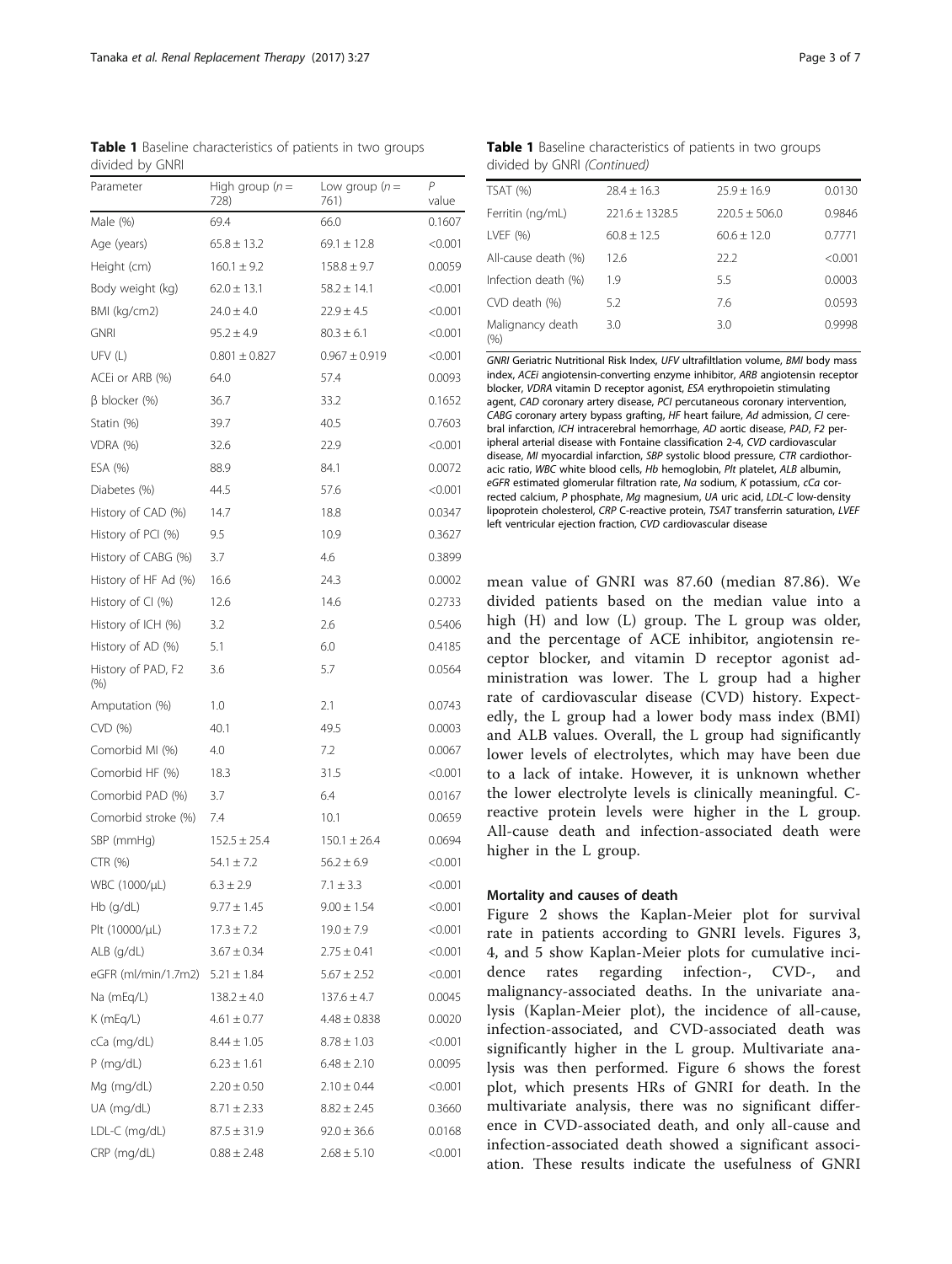

<span id="page-3-0"></span>

for disease prognosis, especially for infectionassociated death.

## ROC curve of GNRI for predicting death

Because GNRI was originally synthesized from BW and ALB, we assessed whether BMI or ALB alone could sufficiently predict mortality. Figure [7](#page-4-0) shows the ROC curve of GNRI predicting all-cause death, and Fig. [8](#page-5-0) shows the ROC curve of GNRI predicting infection-associated death. GNRI had a superior ability to predict all-cause and infection-associated death compared to ALB alone. Although there was no significant difference in comparison with BMI, the area under the curve (AUC) of GNRI was higher for both all-cause and infection-associated death in appearance, and the predictive ability tended to be higher. Figure [9](#page-5-0) shows stratified analysis by the ultrafiltration volume at first dialysis session for allcause death. With high amount of ultrafiltration, the accuracy of prediction value of GNRI reduced.

## **Discussion**

We compared the mortality of patients with high and low GNRI at the time of dialysis initiation. GNRI exhibited a good predictive ability not only





during the maintenance dialysis phase but also during dialysis induction when the body weight is unstable or dietary intake may be decreasing. Further, among mortality rates, GNRI was strongly related to infection-associated death.

GNRI is a nutritional evaluation scale that was primarily developed for the elderly but is becoming increasingly used as a simple and objective indicator of prognosis in other conditions. In this study, there is novelty and clinically very meaningful in the point of usefulness of GNRI even when the items for calculating it is modified.

From our findings, patients with low GNRI exhibited a poor prognosis. In this group, there was a prevalence of factors associated with poor prognoses, such as old age, CVD history, and diabetes. Since the patient background is quite different, simple comparison with GNRI alone is difficult. It seems that the L group contains many patients with poor overall medical condition. Despite the mathematical adjustment for these factors above, complete adjustment is difficult. GNRI may comprehensively detect such "poor status." Regarding the

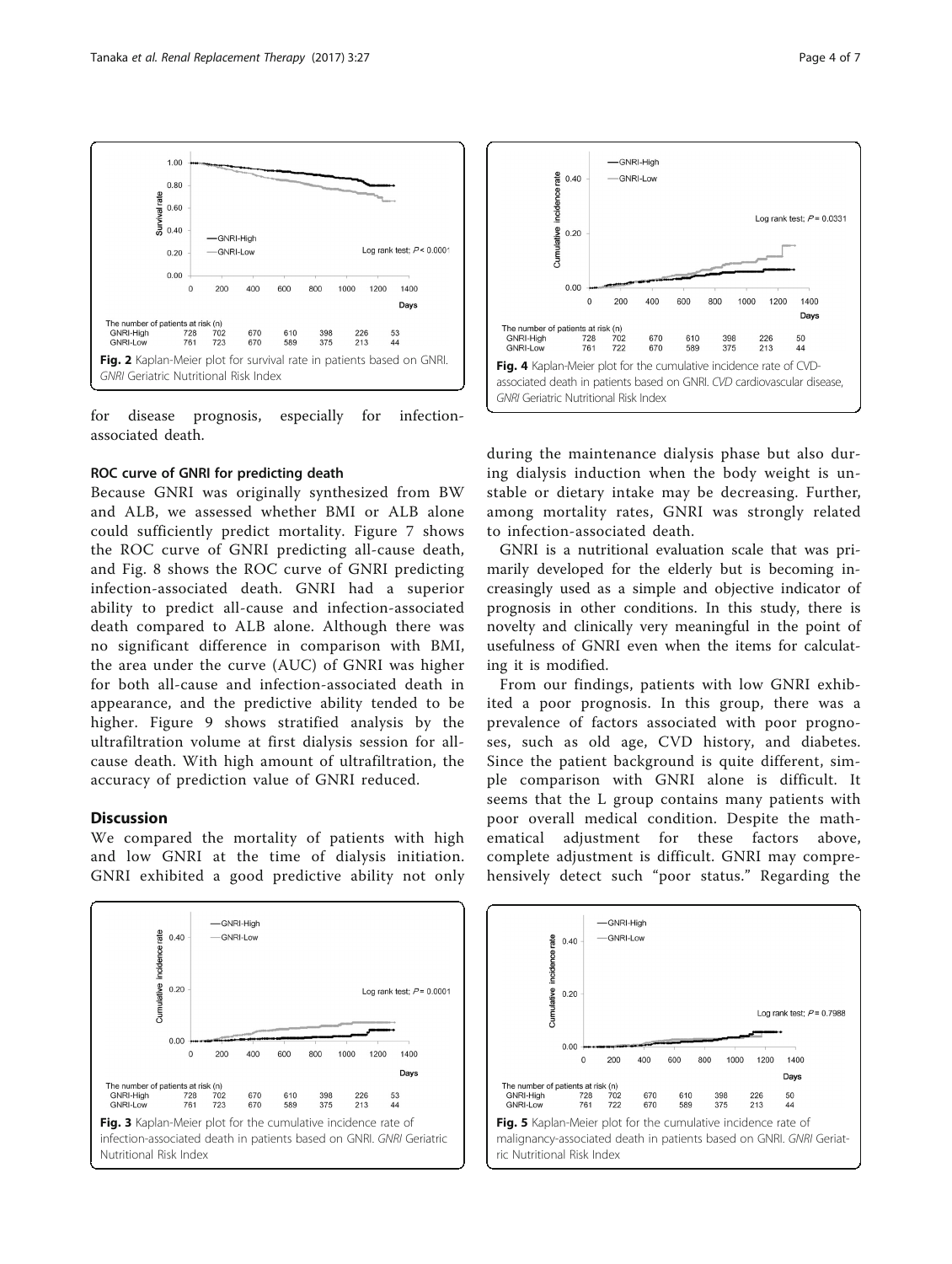<span id="page-4-0"></span>

cause of the strong association with infectionassociated death, an immunocompromised status caused by malnutrition [[13](#page-6-0), [14](#page-6-0)] may be a reason. However, a definite conclusion cannot be arrived at because leukocyte fraction or immunoglobulin was not measured. We are considering these assessments in the future.

At the time of dialysis initiation, BW and BMI increase because of body fluid retention, and ALB decreases because of dilution. These modifications impair the accuracy of GNRI as shown in Fig. [9](#page-5-0). However, our results showed the usability of GNRI in this condition. Probably the value of GNRI would be more accurate to predict the prognosis if there are no factors to modify. However, this research is meaningful because it shows that prognosis prediction is possible to some extent even if predictive accuracy is lowered by additional modifying factors. It is already known that the stable GNRI value during maintenance dialysis period is useful for prognosis prediction. Hence, this will be a more wonderful research if we can compare the prediction accuracy of GNRI values during the introduction period and stable period. Unfortunately, values of GNRI after

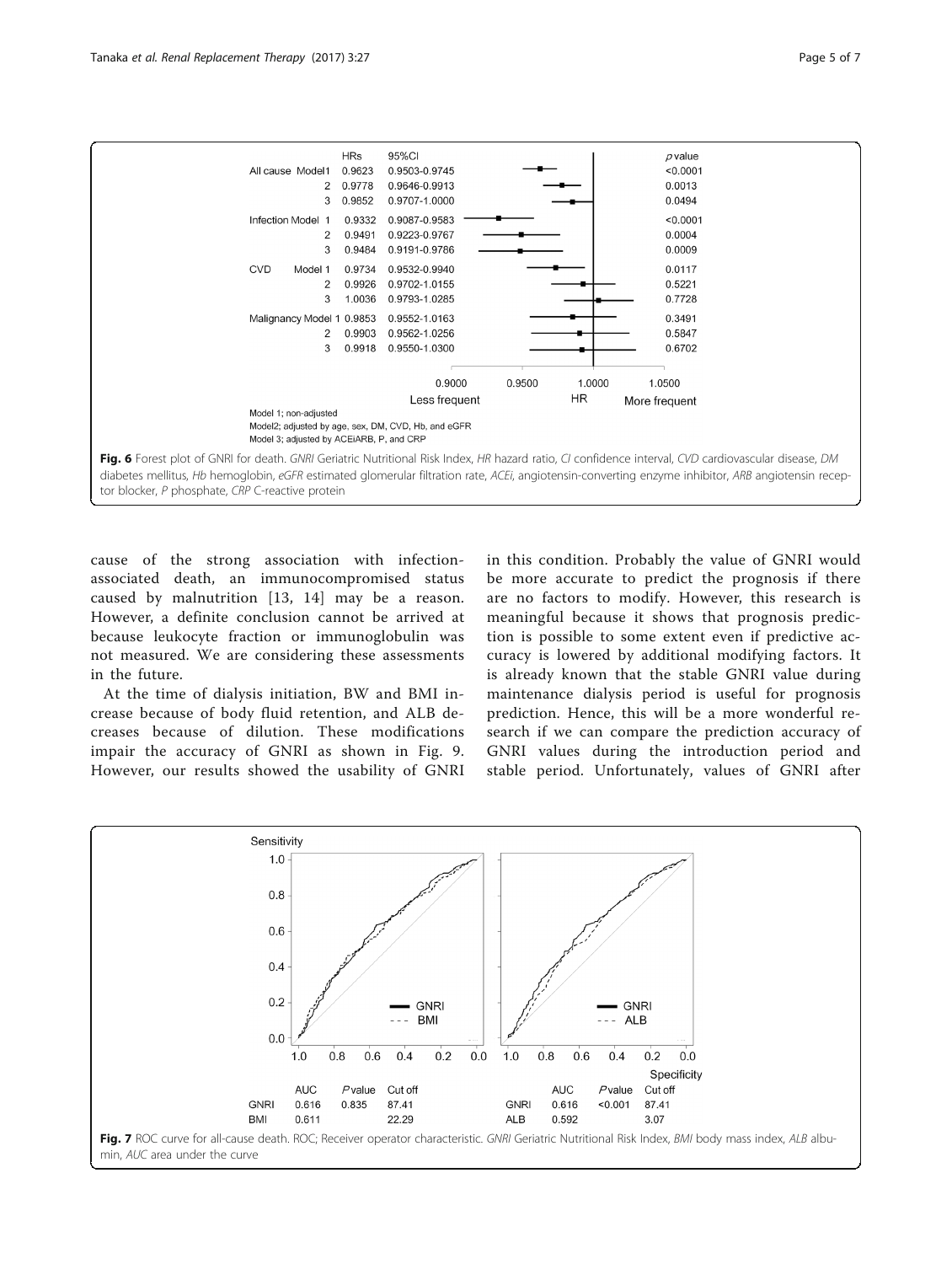

<span id="page-5-0"></span>

discharge cannot be collected and are unknown because many patients are transferring to other clinics after dialysis initiation. Although it is regrettable that there is no data during stable maintenance period, but in the sense of indicating that GNRI works effectively with the novelty of "dialysis induction period," large number of patients, and with a tremendously high tracking rate, this report seems to be very meaningful.

Our study had some limitations. First, since this was an observational study, a selection bias is expected regarding whether physicians treated patients with end-stage kidney disease and whether poor nutritional status may have resulted in a poor prognosis. Second, regarding the reason for the strong association between GNRI and infection-

associated death, we did not measure values such as fractionation of white blood cells or immunoglobulin levels. Hence, further investigation of this association could not be conducted. Third, when the amount of fluid removal was excessive, the accuracy of predictive value reduced. Therefore, in the cases with too much fluid removal compared to this study, the results of this study may not be applicable.

## Conclusions

At the time of dialysis initiation, patients with low GNRI values are associated with a poor prognosis, particularly with regard to infection-associated death. The prediction accuracy of GNRI for all-cause and infection-associated death seems better than that of BMI or ALB alone.